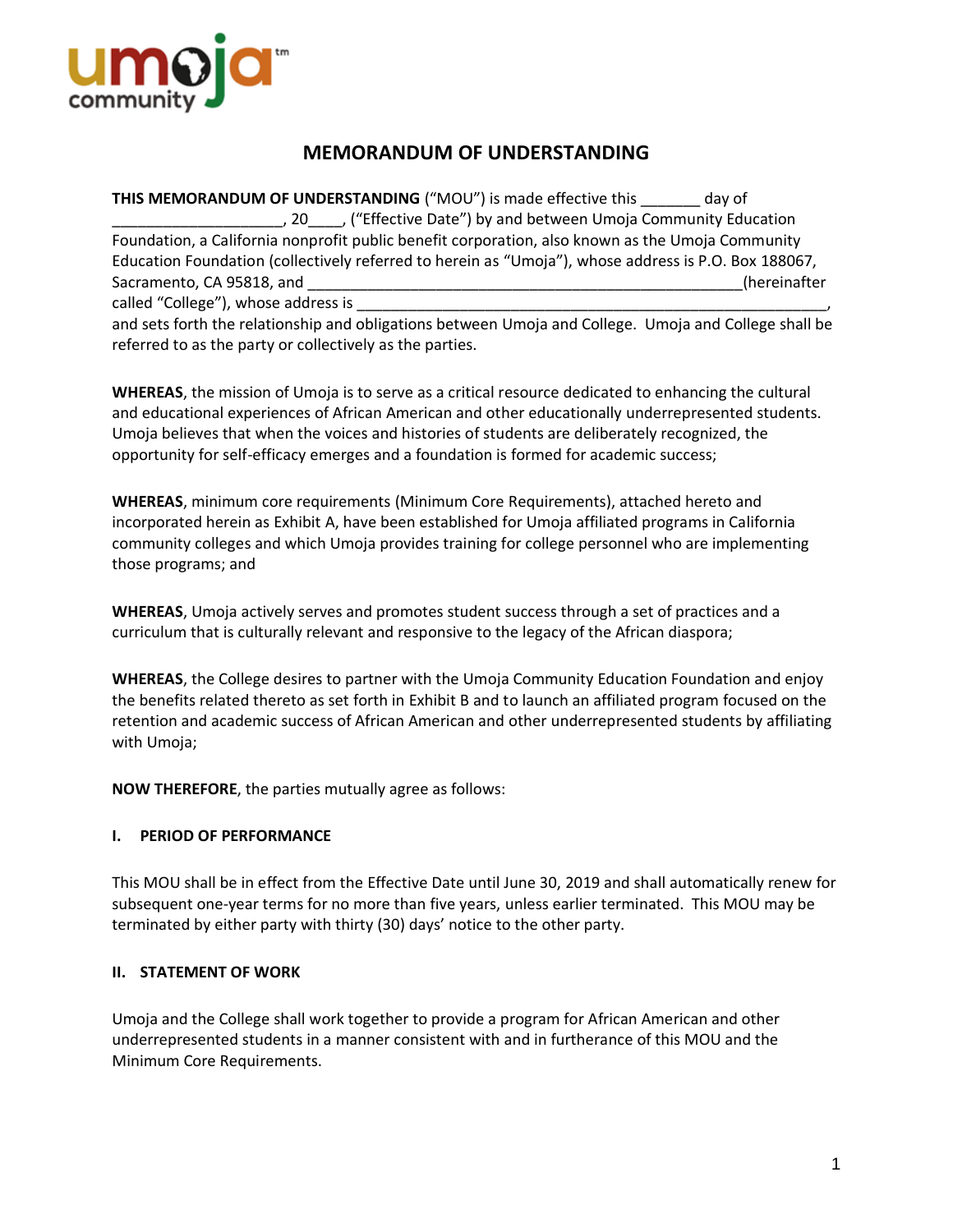The current Umoja Minimum Core Requirements (Exhibit A) are incorporated into this Agreement and outline program responsibilities, roles, and expectations for Umoja, College, and their staff in detail. Umoja and College agree to follow these Minimum Core Requirements and the provisions set forth herein in conducting an Umoja affiliated program.

Umoja will provide continued support in the form of professional development and training as described in Exhibit C. College will comply with all terms set forth in this agreement.

# **III. RESPONSIBILITIES OF THE COLLEGE**

It is hereby agreed that the College shall be responsible for the following, according to the terms stated below:

- **A. Minimum Core Requirements.** College shall adhere to all of the Minimum Core Requirements (see Exhibit A).
- **B. Data Reporting.** College must submit all program participant names to the California Community College Chancellor's Office (CCCCO) MIS Special Populations database (SG08) within 30 days of the end of each academic term as required by the CCCCO.
- **C. MOU.** College shall adhere to all of the terms and conditions of this MOU.

# **IV. RESPONSIBILITIES OF UMOJA**

It is hereby agreed that Umoja will provide the following staff development programs:

- **A. Summer Learning Institute (SLI).** A weeklong, intensive residential training in Umoja Practices and pedagogy for all Umoja program coordinators, instructors, counselors and staff working in the affiliated Umoja program (Team Members). SLI training is mandatory upon initial affiliation and at least every other year thereafter.
- **B. Ongoing Professional Development Trainings.** Additional training and professional development are available to College Team Members through the annual fall Umoja Conference, the Regional Symposia, Umoja Coordinators Winter Retreat, webinar trainings and regional meetings.

**Ongoing Support.** Ongoing technical support is provided by Umoja Regional Coordinators assigned to each College program. Umoja Regional Coordinators conduct site visitations, consultations and other program support as needed. NOTE: Changes in College Team Members must be reported to the Umoja Regional Coordinator. New team members will be required to attend the next scheduled SLI. Umoja Regional Coordinators also provide Umoja strategic support training sessions within each region to orient new team members.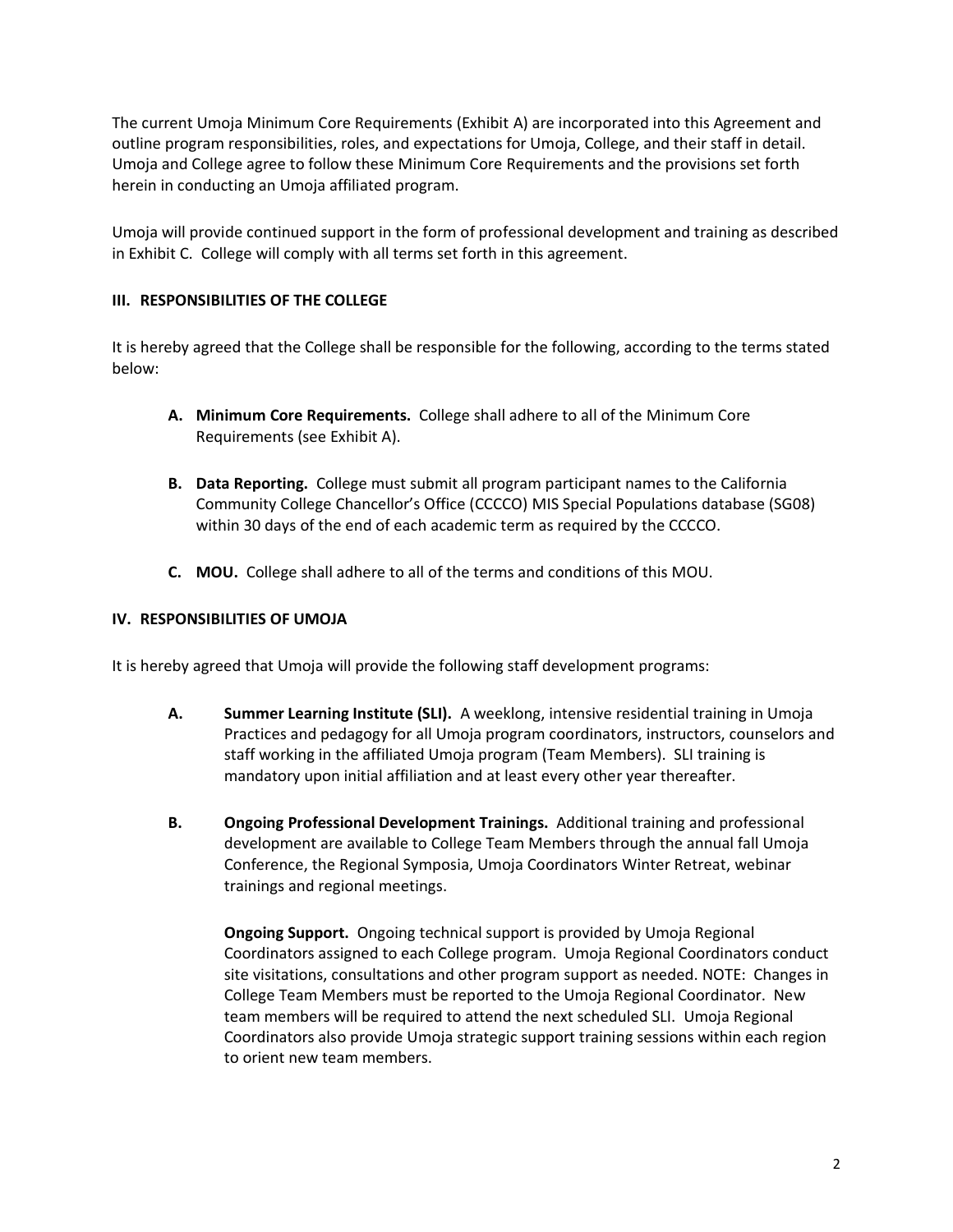# **V. AWARD AMOUNT**

When funds are available, Umoja may provide funds to College upon submission of the Umoja Request for Application (RFA). Funds provided by Umoja may only be used for direct student support, registration and travel to Umoja events, or other activities noted in the RFA and cannot be used to supplant local College funds. Umoja will make the RFA available to College when funds are identified. Amount of funds allocated will be based on College need as documented by the term submission of data in the CCCCO MIS Special Populations database.

If sufficient funds are not appropriated by the State of California for this program, or if funding for any fiscal year is reduced or deleted, this Agreement shall either be cancelled pursuant to the applicable Agreement termination provisions or amended to reflect a reduction in funds.

# **VI. FINANCIAL ACCOUNTING, RECORDS, AND REPORTS**

- A. Funds provided under this Agreement are to be used for direct student support such as field trips, book vouchers, bus tokens, marketing, and others noted in the RFA. Funds may not be used for office furniture (such as, file cabinets, desks, tables and chairs), salaries or overhead, or for office renovations or construction, or equipment (e.g., computers and printers).
- B. Interest earned on funds provided through this Agreement may only be used for purposes of direct Umoja student support. All unexpended funds must be returned to the Umoja Office. The check, made out to the Umoja Community, shall be remitted to the Umoja Office by June 30th of each fiscal year.
- C. Allowable costs for financial administration shall be governed by College's institutional standards and those set forth in this Agreement.
- D. College shall maintain accounts, records, and other evidence pertaining to all costs incurred for the Umoja program, including those covered from other sources.
- E. The Chancellor's Office and Umoja shall have access to and the right to examine and audit any directly pertinent books, documents, papers and records for three years after expiration or termination of this Agreement.
- F. Financial reports and line item budgets may be periodically requested by Umoja for programmatic reasons.

# **VII. TRADEMARK USE POLICY**

The phrase "Umoja Community" and the Umoja logo attached hereto and incorporated herein as Exhibit D (collectively referred to herein as "Marks") are the intellectual property of Umoja. These registered Marks are among Umoja's most valuable assets because they identify the publications, educational programs, and other services provided by Umoja and distinguish them from other programs and services. If the Marks are used improperly or without authorization, they will lose their impact, value,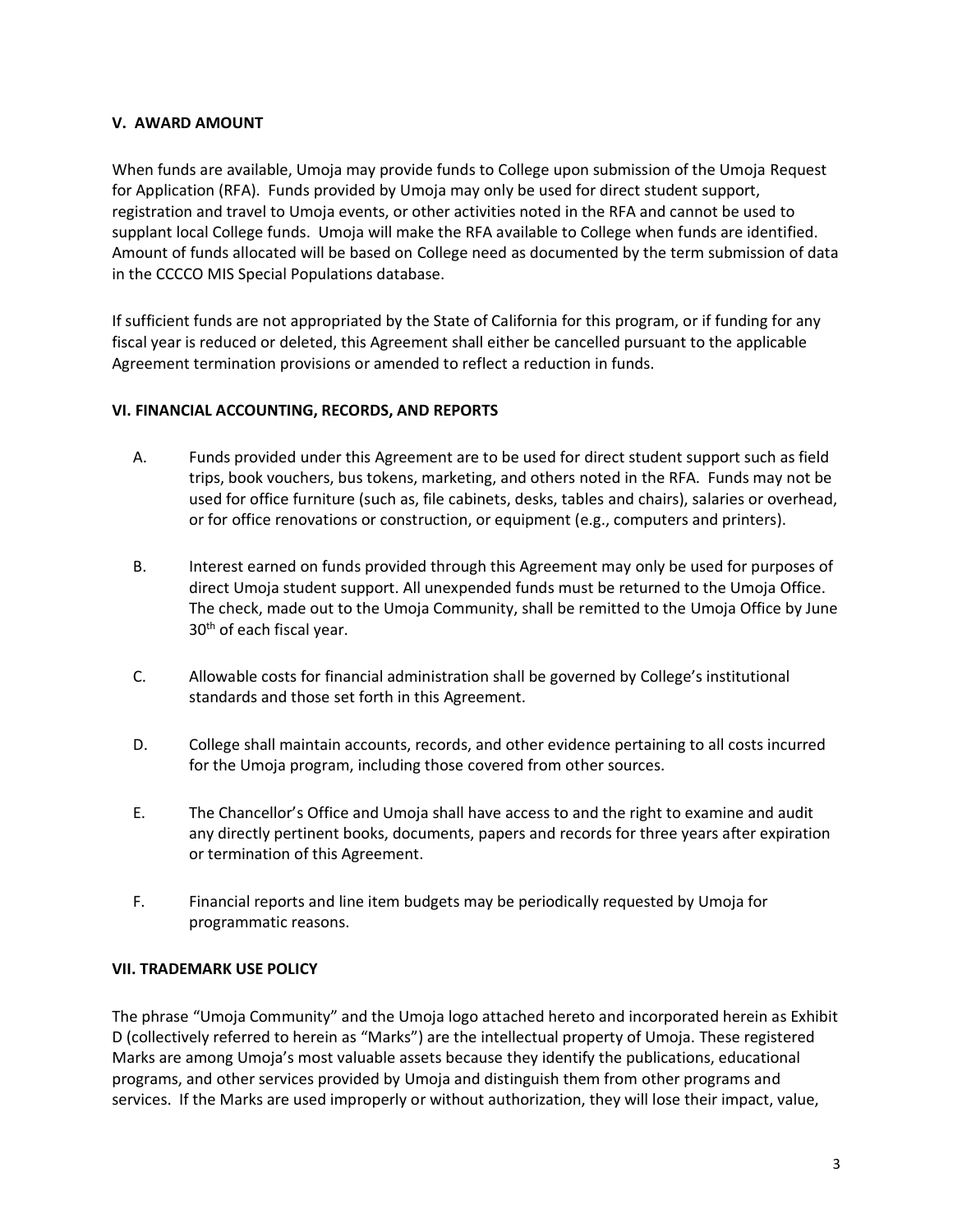and distinctiveness. Therefore, careful adherence to the Registered Trademark Use Policy (Exhibit D) is essential to preserve Umoja's rights in the Marks.

# **VIII. PROGRAMMATIC REPORTING REQUIREMENTS**

The College shall participate in an assessment process, which includes the collection of quantitative and qualitative data. Umoja and the College will establish a data collection methodology and schedule. The data to be collected shall include, but is not limited to: student information forms, student activity surveys, official grades for each term, student update forms, and statistics regarding the College's ethnic breakdown, course completion rates, retention/persistence rates, graduation rates, and transfer rates. Students will also participate in interviews, complete questionnaires, and/or complete other assessments related to participation in Umoja programming with College. In no case will data be collected which identifies individual students without a release form signed by the student. In addition to the foregoing, College must submit data as required by the California Community College Chancellor's Office (CCCCO), to the MIS Special Populations database (SG08) within 30 days of the end of each academic term. The College will ensure that each Umoja student as described in Exhibit E is entered in the MIS Special Populations Database and confirm that the data is accurate via Datamart.

# **IX. GENERAL PROVISIONS**

- **A. Modification.** Modifications to this MOU shall be made by mutual consent of the parties, by the issuance of a written modification, signed and dated by authorized officers and directed by their respective organizations, prior to any changes being performed.
- **B. Participation in Similar Activities.** This MOU in no way restricts Umoja or College from participating in similar activities with other public or private agencies, organizations, and individuals, except as roles and responsibilities have been outlined and agreed to in this MOU.
- **C. Non-Fund Obligating Document.** This MOU is neither a fiscal nor a funds obligation document. Any endeavor or transfer of anything of value involving reimbursement or contribution of funds between the parties to this MOU will be handled in accordance with applicable laws, regulations, and procedures. Such endeavors will be outlined in separate agreements that shall be made in writing by representatives of the parties and shall be independently authorized by the appropriate authority. This MOU does not provide such authority. Each party shall be fiscally responsible for their own work to be performed under this MOU.
- **D. Funding.** Should Umoja and College have sufficient funds to carry out this MOU, this MOU shall remain in effect until it is rescinded by both parties.
- **E. Dissolution or Replacement of the Organizations.** In the event that either Umoja or College dissolves or is replaced by another entity, this MOU shall be terminated automatically**.**
- **F. Notices.** Any notice required or permitted by this MOU shall be in writing and shall be deemed sufficient upon delivery, when delivered personally or by overnight courier or sent by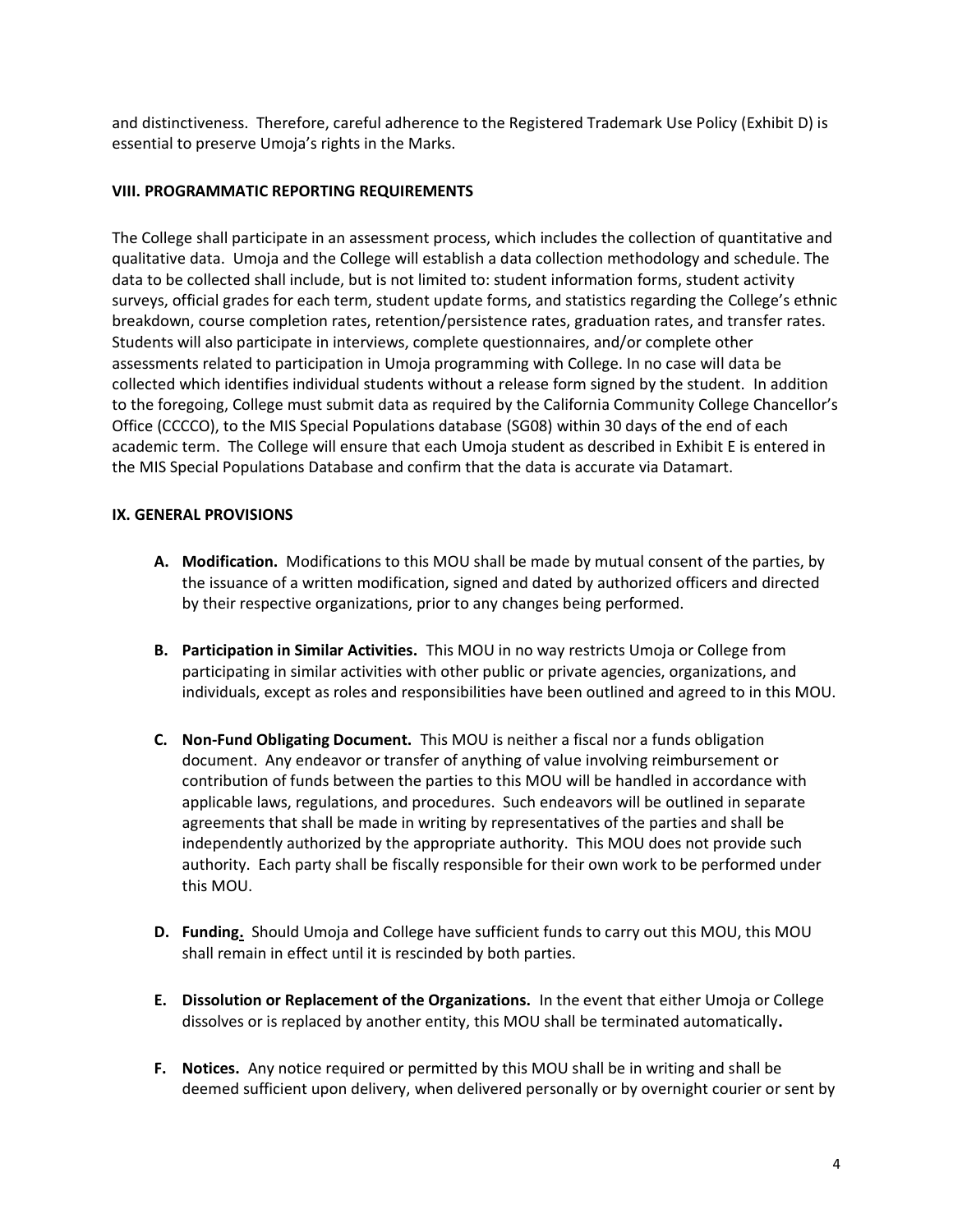email or fax (upon customary confirmation of receipt), or forty-eight (48) hours after being deposited in the U.S. mail as certified or registered mail with postage prepaid, addressed to the party to be notified at such party's address or fax number as set forth in the introductory paragraph or as subsequently modified by written notice.

- **G. Indemnification**. Each party shall indemnify, defend, and hold harmless the other party to this MOU, and their respective officers, directors, employees, and agents, from any and all losses, claims, actions, causes of action, demands, or liabilities of whatsoever kind and nature, including judgments, interest, attorneys' fees, and all other costs, fees, expenses, and charges which any such party, its officers, directors, employees, and agents may incur arising out of the negligence or willful misconduct of the indemnifying party, its officers, directors, employees, or agents, or any breach of their obligations hereunder. The terms of this provision shall survive the termination or expiration of this MOU.
- **H. Affirmative Action/Non-Discrimination.** College agrees that when applicable, the following are incorporated herein as though set forth in full: the non-discrimination and affirmative action clauses contained in Executive Order 11246, as amended, relative to equal employment opportunity for all persons without regard to race, color, religion, sex or national origin, and the implementing rules and regulations contained in Title 41, part 60-1.4 of the Code of Federal Regulations, as amended; the non-discrimination and affirmative action clause contained in Section 503 of the Rehabilitation Act of 1973, as amended, relative to the employment and advancement in employment of qualified individual(s) with a disability without discrimination, and the implementing rules and regulations in Title 41, part 60-741.5 of the Code of Federal Regulations; the non-discrimination and affirmative action clause of the Vietnam Era Veterans Readjustment Assistance Act of 1974 relative to the employment and advancement in employment of qualified disabled veterans, recently separated veterans, Vietnam era veterans, veterans who served on active duty in the U.S. military, ground, naval or air service during a war or in a campaign or expedition for which a campaign badge has been authorized, and Armed Forces service medal veterans, without discrimination, and the implementing rules and regulations in Title 41, parts 60-250.5 and 60-300.5 of the Code of Federal Regulations; Title II of the Genetic Information Nondiscrimination Act of 2008 which prohibits employment discrimination based on genetic information (including family medical history); and the nondiscrimination clause required by California Government Code Section 12990(c) relative to equal employment opportunity for all persons without regard to race, religious creed, color, national origin, ancestry, physical or mental disability, medical condition (cancer-related or genetic characteristics), marital status, sex (including but not limited to pregnancy and gender identity), age, or sexual orientation, and the implementing rules and regulations of Title 2, Division 4, Chapter 5, Section 8107 of the California Code of Regulations.
- **I. Assignment**. This MOU may not be assigned or transferred by one party to a third party without the written consent of the other party to this MOU.
- **J. Limitations.** The parties shall at all times comply with applicable federal, state, or local law. The terms of the MOU are not intended to alter, amend, or rescind any provisions of federal, state, or local law. Any part of this MOU that conflicts with federal, state, or local law shall be considered null and void. In the event that any provision of this MOU conflicts with federal, state, or local law, the provision of the law shall govern.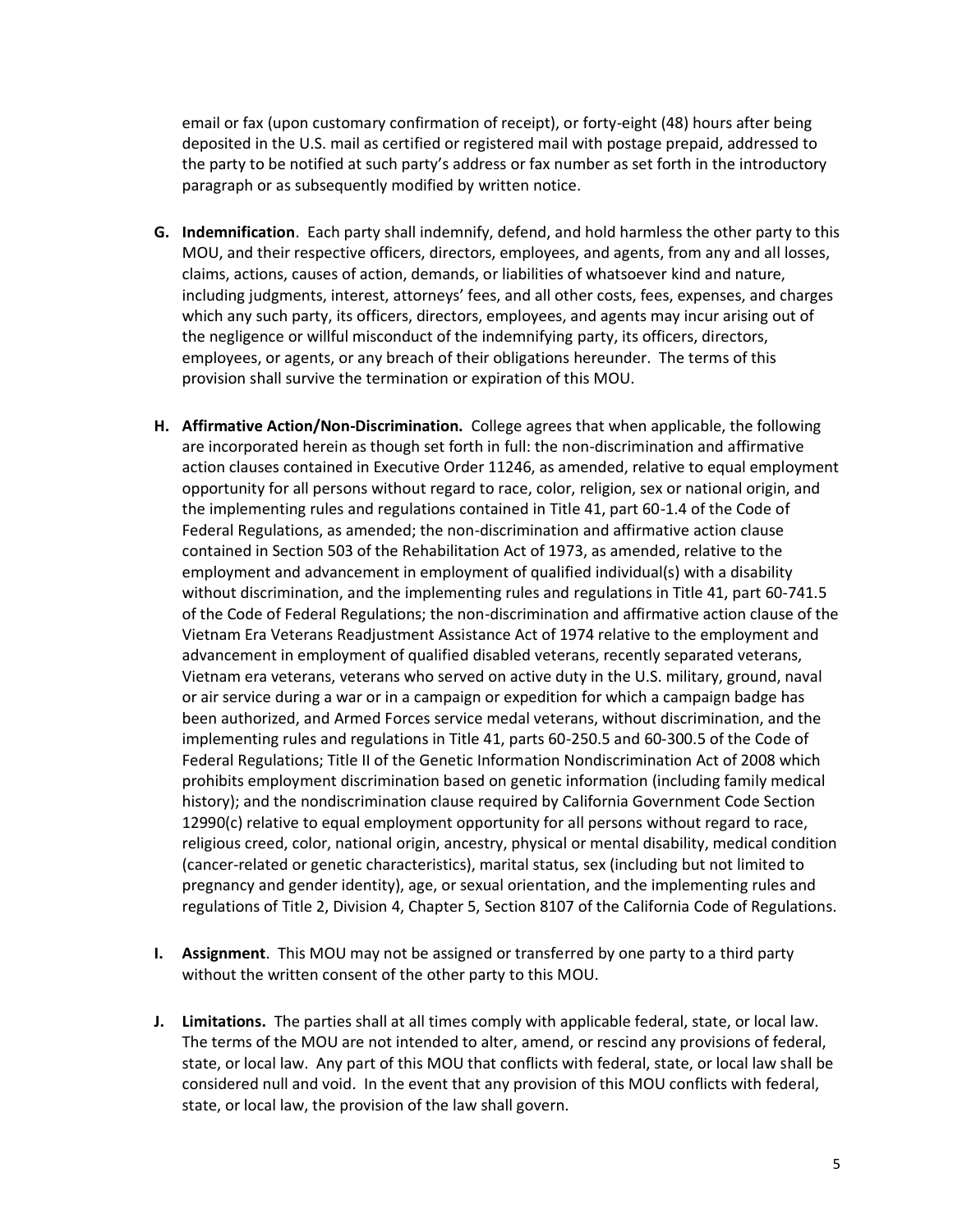- **K. Agreement.** The signatories to this MOU (the parties) agree to allow College to participate as an organizational representative of Umoja. The signatories agree to collectively pursue the positions of the organizations and to coordinate their efforts so as to ensure efficient and effective communications.
- **L. Counterpart Execution.** This MOU may be executed in one or more counterparts, each of which shall be deemed an original, but all of which together shall constitute one and the same document.
- **M. Governing Law.** This MOU shall be governed by and construed in accordance with the laws of the State of California without regard to principles of conflict of laws.
- **N. Effective Date.** This MOU will become effective upon signature by the authorized representatives.

**IN WITNESS WHEREOF, the parties have executed this MOU as of the date first written above.**

| <b>UMOJA:</b>                            | <b>COLLEGE:</b>                                             |
|------------------------------------------|-------------------------------------------------------------|
| <b>UMOJA COMMUNITY EDUCATION</b>         | <b>President or Designee</b>                                |
| <b>FOUNDATION, a CA Nonprofit Public</b> |                                                             |
| <b>Benefit Corporation.</b>              |                                                             |
|                                          |                                                             |
|                                          |                                                             |
| <b>Print Title: Executive Director</b>   |                                                             |
|                                          | Date:<br><u> 1989 - Johann John Harry Hermann (f. 1989)</u> |

**After College signs, submit MOU by** *one* **of following methods:**

- **1. Mail hard copies to the attention of Umoja Community Education Foundation at P.O. Box 188067, Sacramento, CA 95818**
- **2. Submit via email info@umojacommunity.org**

**All copies will be countersigned and returned in the same method received.**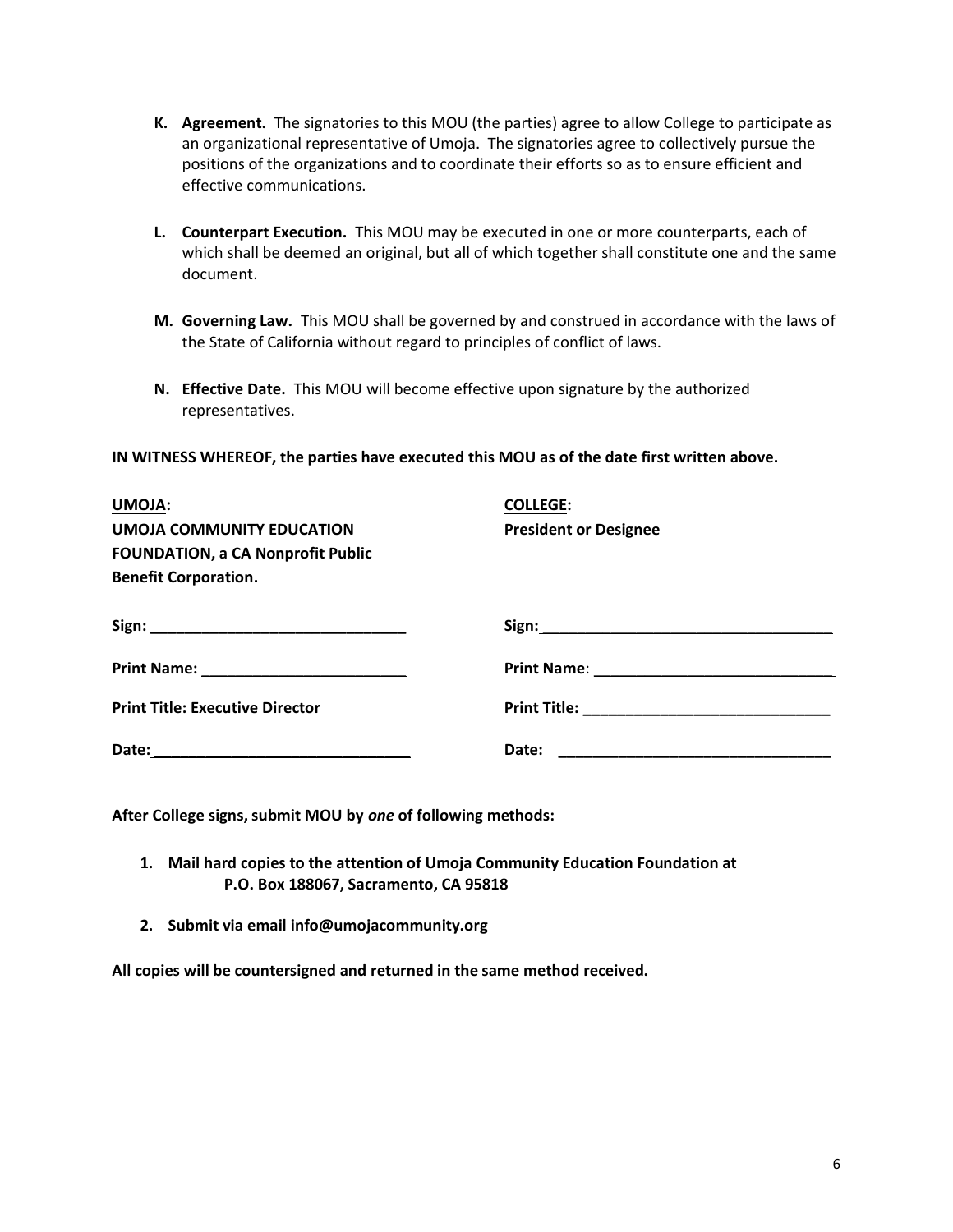# **EXHIBIT A**

# **MINIMUM CORE REQUIREMENTS FOR UMOJA AFFILIATED COLLEGES**

The following minimum requirements have been set by the Umoja Community Education Foundation for Colleges seeking to establish an Umoja program or affiliate an existing program designed to increase student success and retention of African ancestry and other students. Colleges wishing to affiliate a program with the Umoja Community Education Foundation must minimally satisfy all requirements below.

Upon initial affiliation with the Umoja Community Education Foundation, programs must:

- Maintain a program coordinator with dedicated reassigned time to plan and administer program activities and oversee program budget (see Exhibit F of MOU).
- Maintain a program counselor to provide academic, career, and personal counseling services to program participants. The counselor must be allotted dedicated counseling hours proportionate to the number of students active in the program (see Exhibit F of MOU). Note: The counselor may also serve as the program coordinator as long as reassigned time and dedicated counseling hours do not exceed 1.0 FTE.
- Upon the Colleges initial affiliation with Umoja Community Education Foundation, all program Team Members (i.e. coordinator, instructors, counselors and staff) must attend the Summer Learning Institute (SLI). After initial SLI training, Team Members are required to attend the SLI at least every other year. Changes in College Team Members must be reported to the assigned Umoja Regional Coordinator. New team members will be required to attend the next scheduled SLI.
- Provide a student orientation/welcoming ritual/rite of passage or other event at the onset of the program each year and at year-end.
- Enter names of program participants in the California Community College Chancellor's Office Special Populations MIS Database (SG08) within 30 days of the end of each term or ensure that other campus personnel complete this task.

By year four, along with the above requirements, Umoja affiliated programs must:

- Provide at minimum one "Umoja supported" class during each regular semester. An Umoja supported class is one in which the participating faculty member has attended the SLI and receives ongoing training and support from the program coordinator and other Umoja faculty/staff to ensure positive student outcomes.
- Maintain a dedicated space for Umoja students which can be a shared space with other support programs.
- Provide program participants with activities or events that expose them and the program to the larger campus environment (e.g., participation on committees, hosting breakfasts for staff and community members, sharing assessment data, presenting to boards, etc.).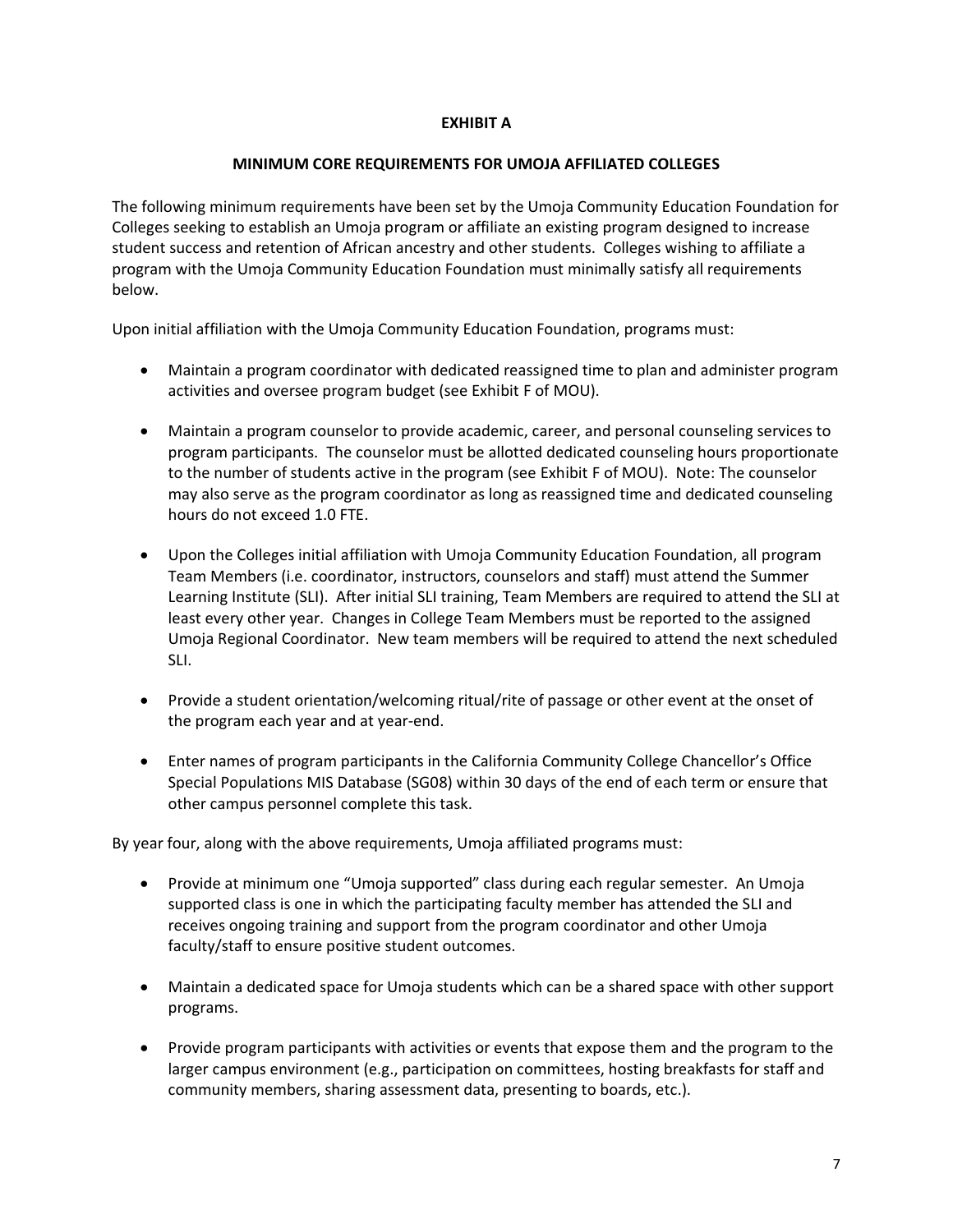# **EXHIBIT B**

#### **BENEFITS OF JOINING THE UMOJA COMMUNITY**

The Umoja Community Education Foundation is a statewide organization dedicated to increasing retention and success rates of African American and other underrepresented students. Colleges with programs aimed toward this cause benefit from joining Umoja by becoming part of a statewide network. A major benefit of this network is access to professional development training on culturally relevant pedagogy specifically designed to enhance the lives and educational experience of African American and other students. This network also affords program staff access to professionally trained Umoja staff who are available to provide strategic support and guidance to assist Umoja faculty and staff in meeting their program objectives. Onsite visits by Umoja Regional Coordinators are conducted each semester. Site visits are designed to assess program strengths and weaknesses and include recommendations for strengthening program efficacy. Programs also benefit by having access to other professional development opportunities specially designed for Umoja practitioners including webinars offering training and information regarding changes to statewide policy and regulations.

#### **How do students benefit?**

Students benefit from Umoja programs in the following ways:

- Increased rates of course retention, completion and success.
- Opportunity to attend Umoja sponsored conferences and regional symposia.
- Access to Umoja scholarships.
- Curriculum and teaching practices designed to empower and increase self-efficacy.
- Opportunity to develop leadership skills in a supportive environment.
- Access to representatives from Historically Black Colleges and Universities (HBCUs) and opportunities for on-the-spot admission to an HBCU at the annual fall conference.
- Access to discounted rates for HBCU tours.

# **What are the benefits for your program?**

- Inclusion in the California Community College Chancellor's Office MIS Special Populations data submission.
- Member of a professional network supportive of the needs and interests of programs designed to increase retention and success of African American and other underrepresented students.
- Representation as a collective voice at the state Chancellor's office supporting issues of equity for students of color particularly African American and other underrepresented students.
- Opportunities to discuss program challenges and issues with other Umoja programs during regional meetings and forums.
- Immediate intervention and support if sustaining your program becomes a challenge.

# **Fiscal benefits**

● All Umoja programs are supported by funding received through grants and other funding streams, when funding is available.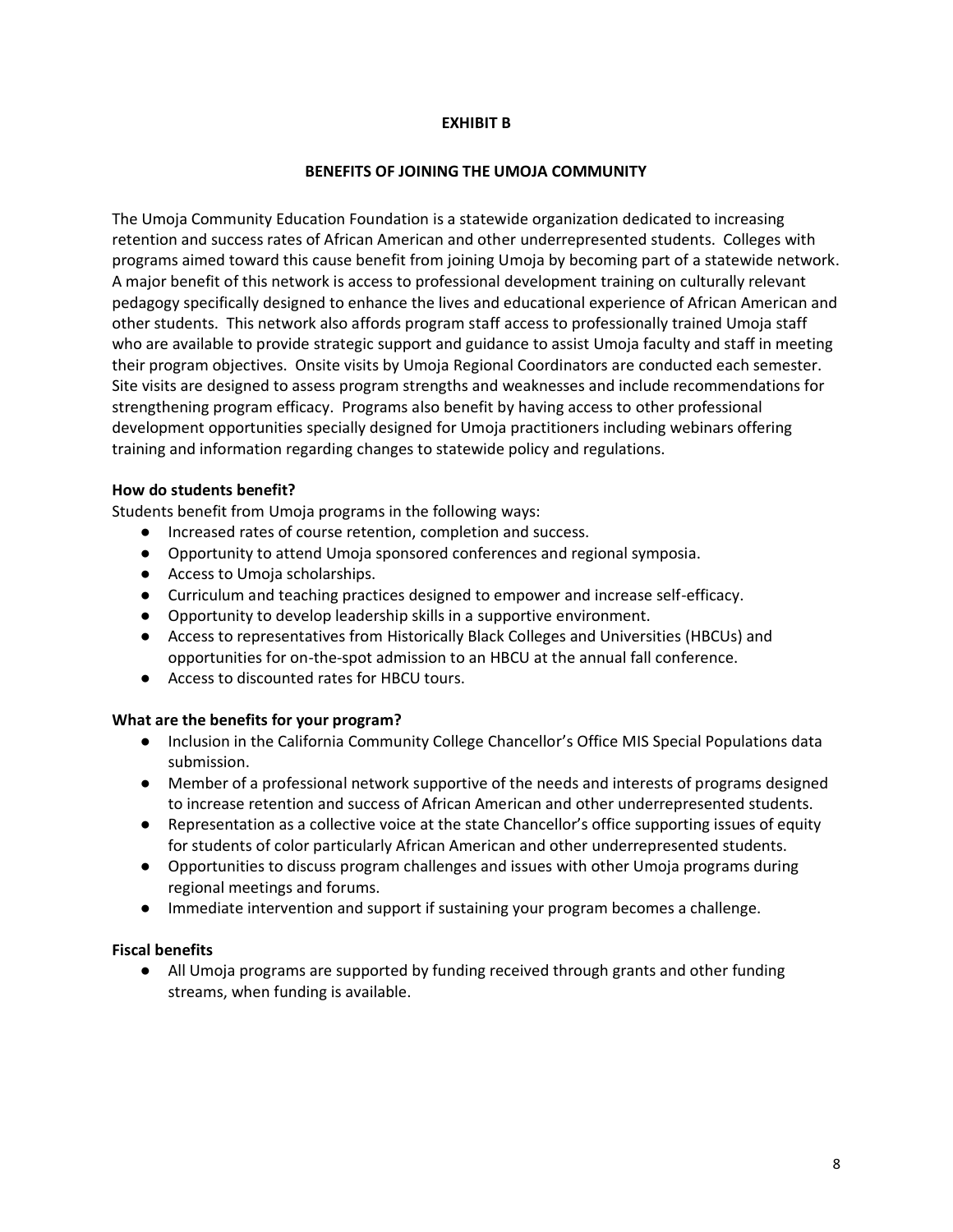# **EXHIBIT C**

#### **PROFESSIONAL DEVELOPMENT**

Professional development offered through the Umoja Community Education Foundation is a fundamental component for the Umoja program. Generally, a series of specific activities are offered and Umoja programs are strongly recommended to attend:

- **Umoja Conference** (2 days in November) Attendees: Students, Faculty/Staff
- **Umoja Coordinators Winter Retreat** (2 days in January) Attendees: Faculty/Staff
- **Umoja Regional Symposia** (1 day each in Northern and Southern California March and/or April) Attendees: Students, Faculty/Staff
- **Summer Learning Institute** (5 days in June) Attendees: Faculty/Staff (Required training for program staff upon initial affiliation with Umoja and every other year thereafter)

The following information is provided for program planning purposes and includes estimated costs and payment deadlines for Umoja professional development activities. Programs are required to cover their own travel and registration costs unless otherwise indicated.

- Umoja Conference (2 days in November) Payment deadline: October 1 Estimated registration costs per person: \$500 faculty/staff; \$300 students (includes conference materials and some meals)
- Umoja Coordinators Winter Retreat (2 days in January) Payment deadline: December 1 Estimated travel costs per coordinator: \$200
- Regional Symposia (1 day each in Northern and Southern California March and/or April) Payment Deadline: February 1 Estimated registration costs per person: \$25 faculty/staff; \$15 students (includes symposia materials and meals)
- Summer Learning Institute (5 days in June) Payment Deadline: May 1 Estimated registration costs per person: \$2,000 faculty/staff (includes institute materials, lodging and meals)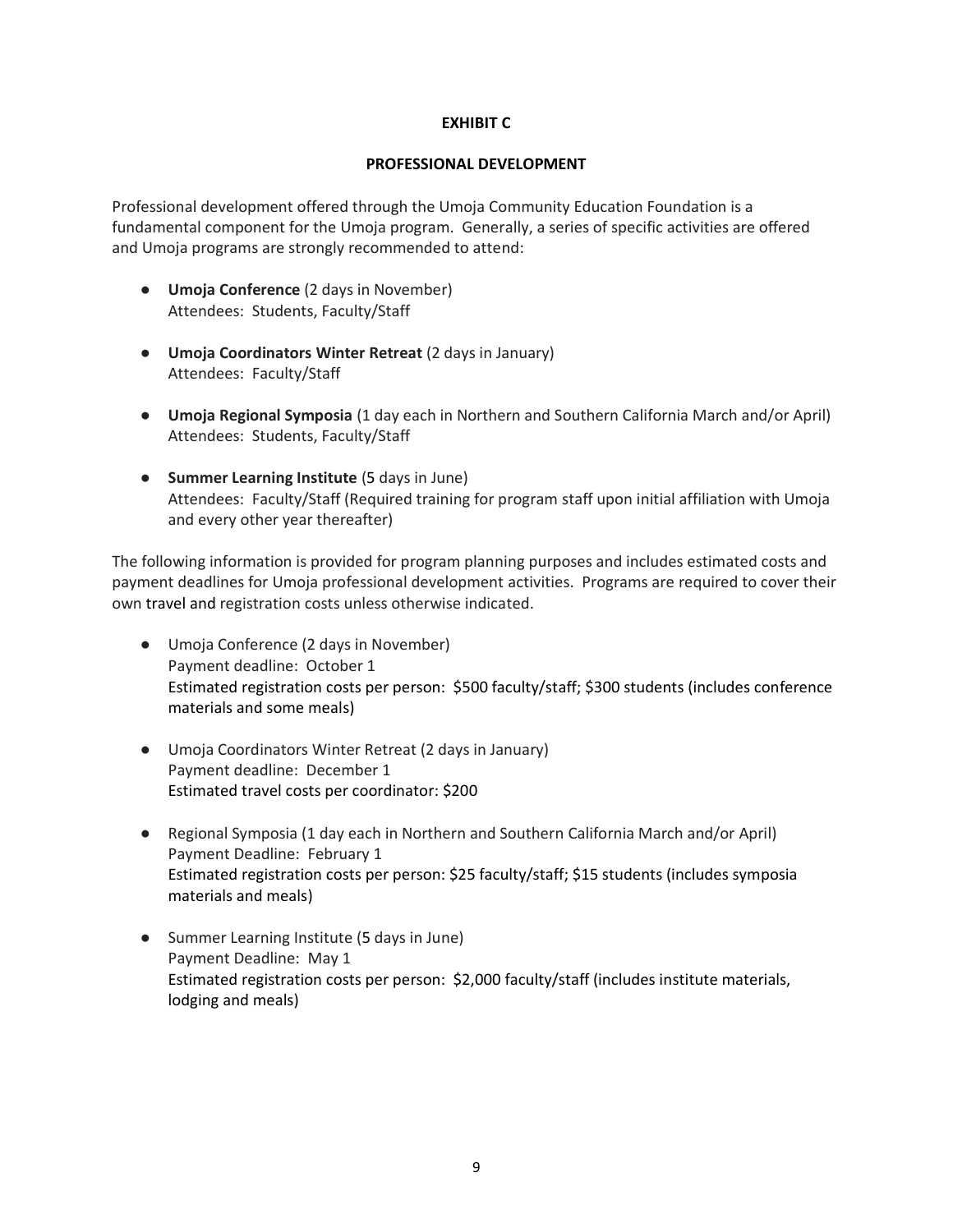# **EXHIBIT D**

#### **TRADE MARK POLICY**

The Policy states the terms and conditions under which the College may use the Marks.

 a. All Marks used in connection with Umoja activities or related to Umoja are protected under applicable trademark laws and are the exclusive property of Umoja. As a general rule, no person or entity may use or authorize the use of any of the Umoja Marks in any manner other than as expressly authorized by Umoja. Umoja reserves the right to revoke authorization to use the Marks at any time in its sole discretion.

 b. College is authorized to use the Marks in accordance with this Policy during the term of this MOU. No other persons, organizations, or entities are permitted to use the Marks without express written authorization from Umoja. College is prohibited from authorizing the use of the Marks by third parties, except as authorized in advance by Umoja and pursuant to an approved license agreement.

 c. College is permitted to use the Marks and to accurately and truthfully represent its affiliation with Umoja. College and other third parties are prohibited from using the Marks to expressly or implicitly suggest an affiliation or other relationship with Umoja that is untruthful or inaccurate.

 d. To protect the effectiveness, value and distinctiveness of the Marks, a consistent look must be maintained. Accordingly, College must use the Marks as required by Umoja. The Marks may not be modified in any manner, except only as authorized by Umoja.

e. Trademarks and service marks are adjectives that modify nouns and verbs. Therefore, the Marks should not be used alone as nouns (except only when the name "Umoja" is used as a corporate name to refer to Umoja). Similarly, the Marks should not be used in a possessive form by adding an apostrophe "s" or used as a verb or in a plural form (except to refer to programs or services offered by Umoja). When using the Umoja Marks, do not add hyphens, vary the spelling or graphics, or combine any or all of the words. Where possible, the Marks should be used as adjectives immediately preceding nouns that describe the product or service in question.

 f. College may use the Marks in connection with geographic modifiers, but any new graphics or other changes must be approved by Umoja.

 g**.** Although not required, it is advisable to attribute ownership of the Marks to Umoja in order to gain the full benefit of the goodwill associated with the Marks. Therefore, it is encouraged to indicate in a footnote at the bottom of advertising copy that the Marks displayed in the advertisement are service marks of Umoja.

**Example: "Umoja Community <sup>SM"</sup> is a Service Mark of Umoja Community Education Foundation.** 

Authorization for any uses of the Marks other than as stated herein should be requested of Umoja by contacting Umoja's Executive Director.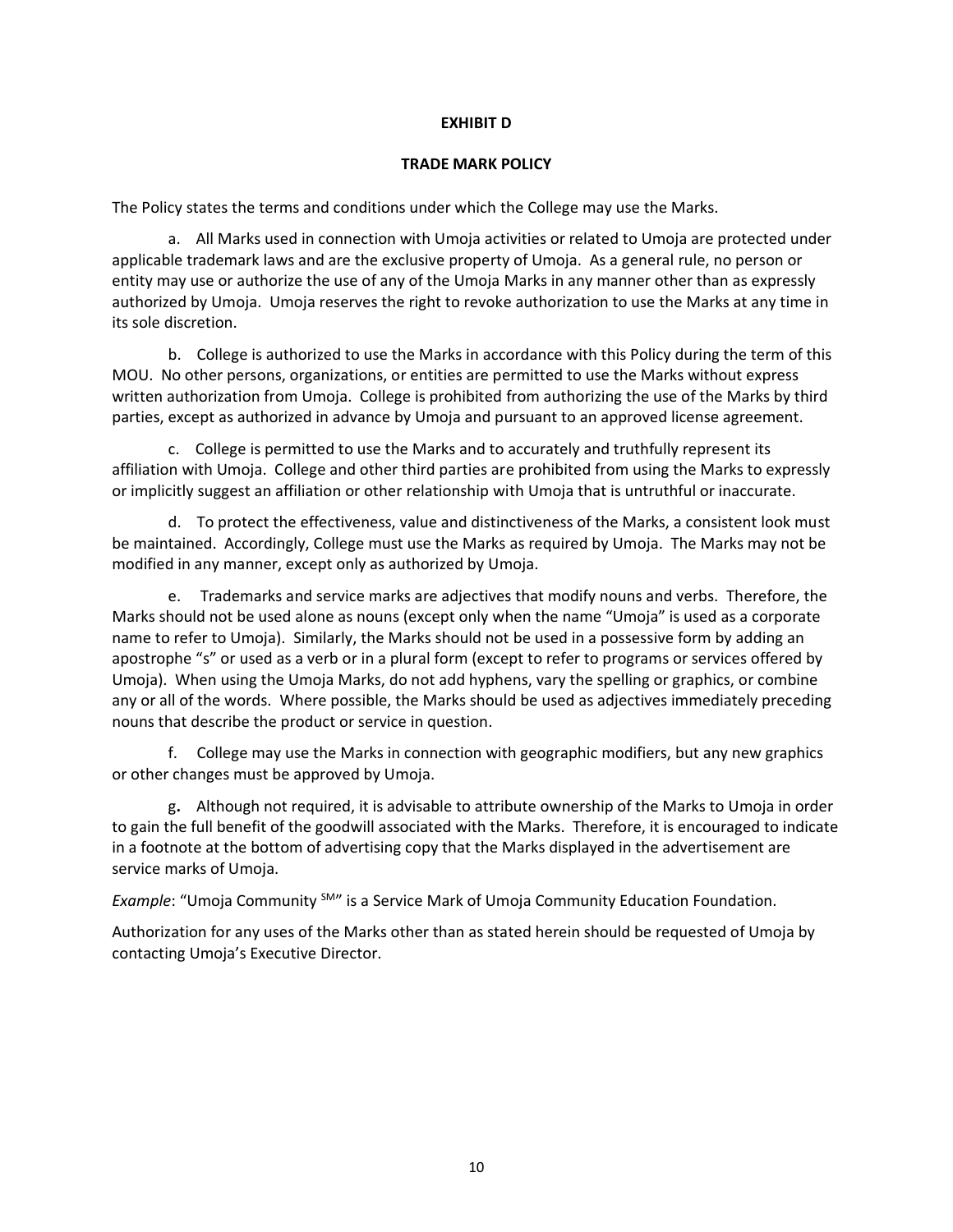# **UMOJA MARKS**

The Umoja Logos Trademarked have been completed in the fall of 2017.







**EXHIBIT E**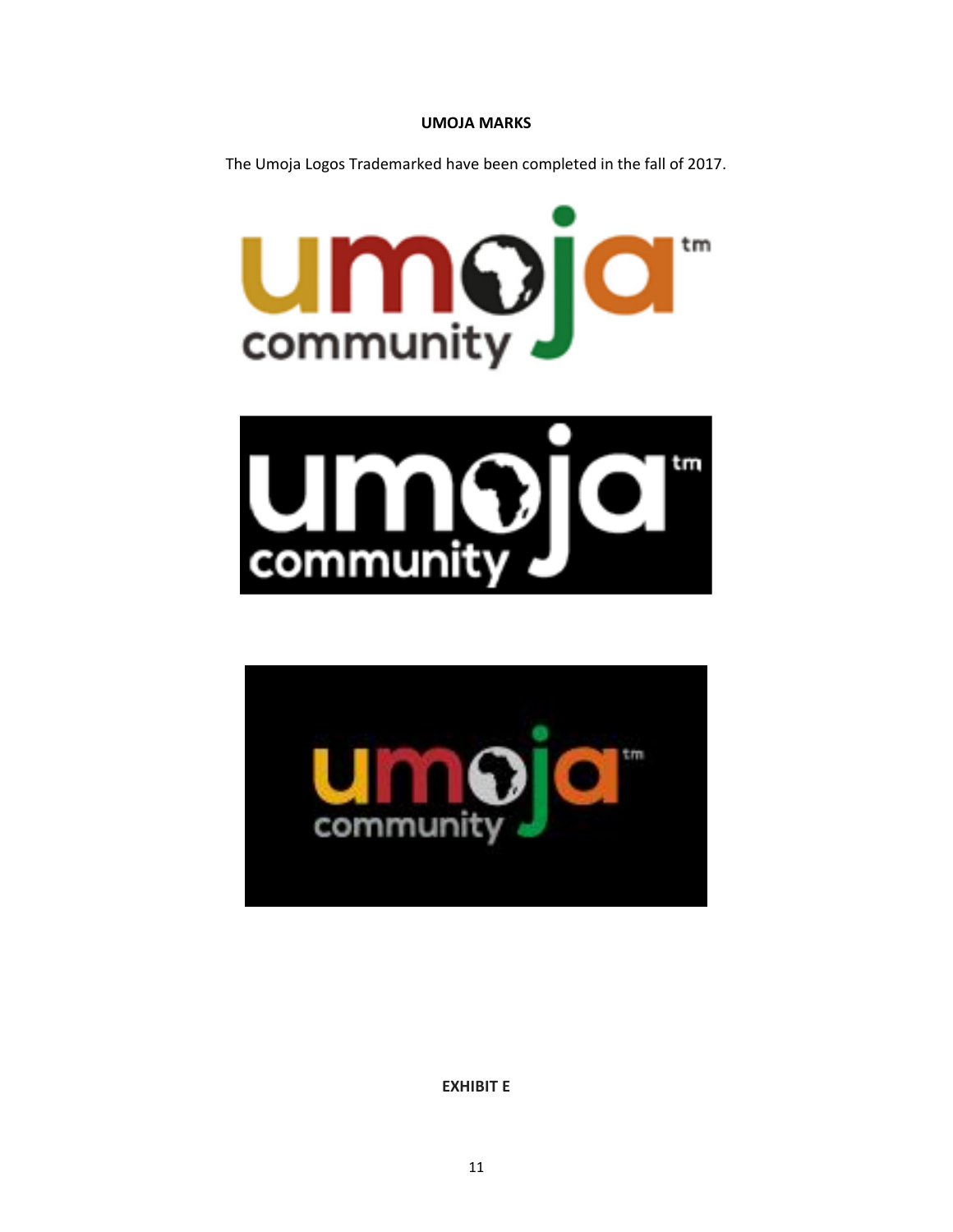# **Definition of an Umoja Student**

An Umoja student is someone who has a student ID number at the College and meets two or more of the following criteria:

- A. is enrolled in or has been enrolled in an Umoja class, whether that class be linked, learning community, Umoja cohort, Umoja-supported or a stand-alone Umoja class;
- B. is using or has used Umoja counseling and educational planning;
- C. is using or has used Umoja-sponsored resources, student services, or academic support services;
- D. is participating or has participated in at least two of the following Umoja-sponsored activities: workshops, events, leadership activities, club; or HBCU, UC, CSU and other college tours;

The Umoja Community Education Foundation recognizes and celebrates the fact that our programs share a core set of Umoja Practices and some fundamental minimum qualifications to be a member of Umoja, including affiliation with the Umoja. At the same time we recognize and celebrate that our programs have many varied expressions, components, supports and activities. We intend for the above criteria to reflect the range of resources, activities and services our programs currently offer.

Umoja programs must report all Umoja students from current and prior cohorts active on the campus for every term—summer, fall, and spring. Failure to report all students, will not provide accurate data on student's progress toward their educational goals and will result in a loss of credit for serving them. Colleges are advised to consult with local IT support regarding a process for rolling over students each term for those that are currently in the MIS Special Populations system.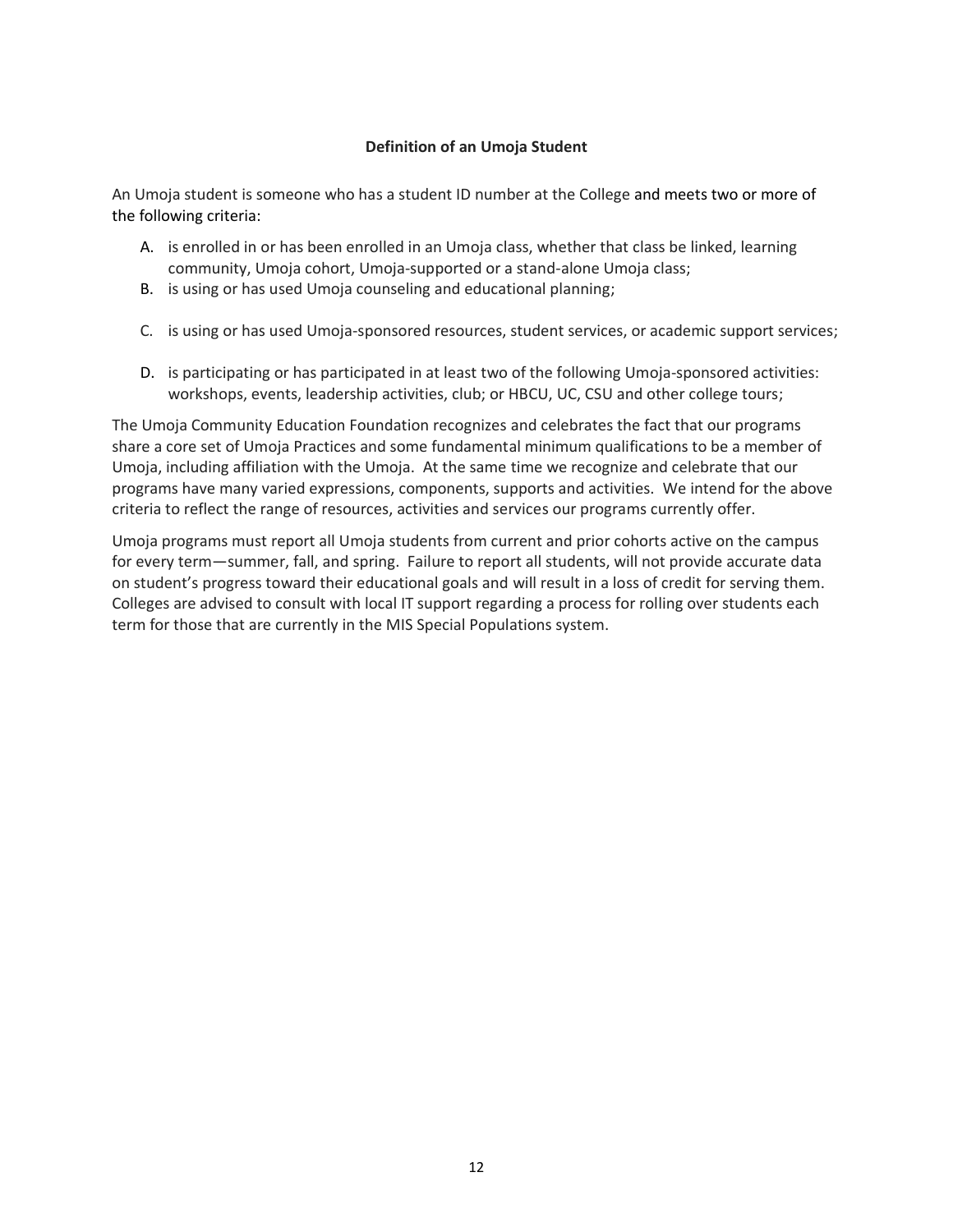#### **EXHIBIT F**

#### **RECOMMENDED WORKLOAD ASSIGNMENT FOR UMOJA COORDINATORS AND COUNSELORS**

#### **Coordination**

The Umoja Community Education Foundation advises that Umoja program coordinators, and other faculty who provide coordination duties, are given sufficient time to coordinate the Umoja program. In addition to performing typical coordination duties, Umoja coordinators are also tasked with communicating and collaborating with the statewide office as well as the Umoja Community network which includes participating in regional activities, arranging required site visits, interacting with faculty and staff in other affiliated programs and providing data and information upon request and according to the Scope of Work articulated with the California Community College Chancellor's Office. The coordination of an Umoja Program should always be performed by a faculty member; however, some programs have utilized a combination of both faculty and classified staff serving as co-coordinators.

It is highly recommended that program coordinators in the development phase of starting an Umoja program receive, at minimum, 0.5 FTE for the first year as the work required for establishing and then launching an Umoja Program is time intensive. Typical duties of coordinators in the development phase of establishing an Umoja Program include advertising the program to the college community and area high schools, recruiting students, creating program fliers, posters, etc., working with the instructional faculty in creating culturally relevant curriculum for Umoja courses, working with statewide representatives and making visits to other local programs, attending meetings and events, and other program related tasks.

Established Umoja programs that have been in existence for two or more years serve a combination of new and continuing students. Therefore, it is highly recommended that Umoja Program coordinators working with established programs that have been in existence for two or more years receive the equivalent of 0.5 and up to 1.0 FTE\* to perform coordination duties depending on the number of new and continuing program participants. Typical duties of the Umoja coordinator include, but are not limited to: recruiting and enrolling new program participants; tracking the course progress of new program participants and progression toward goal completion for continuing students; tracking and recording utilization of program counseling services each semester; faculty recruitment and orientation, program planning and scheduling of events, field trips, workshops, etc.; sending weekly emails to program participants announcing important events or program news; chairing and attending meetings; submitting budget plans and requests for funds; program review, data collection and reporting; attending program events; other program related tasks.

# **Counseling**

Counselors are a vital component of a successful Umoja program. Umoja counseling faculty provide academic, career and personal counseling services to students as described in the Standards of Practice for California Community College Counselors (ASCCC, 2012). Umoja counselors are responsible for keeping students on track toward reaching their educational goals by providing student follow-up and case management services as well as intrusive counseling and referral services. Umoja counselors are also responsible for conducting student workshops, and making classroom visits to program courses to make announcements or provide relevant information to program participants. Umoja program participants are required to have a minimum of two (2) counseling contacts each semester. Therefore, it is recommended that Umoja programs have at minimum 0.2 FTE in designated counseling hours for program participants and up to 1.0 FTE\* depending on the number of new and continuing program